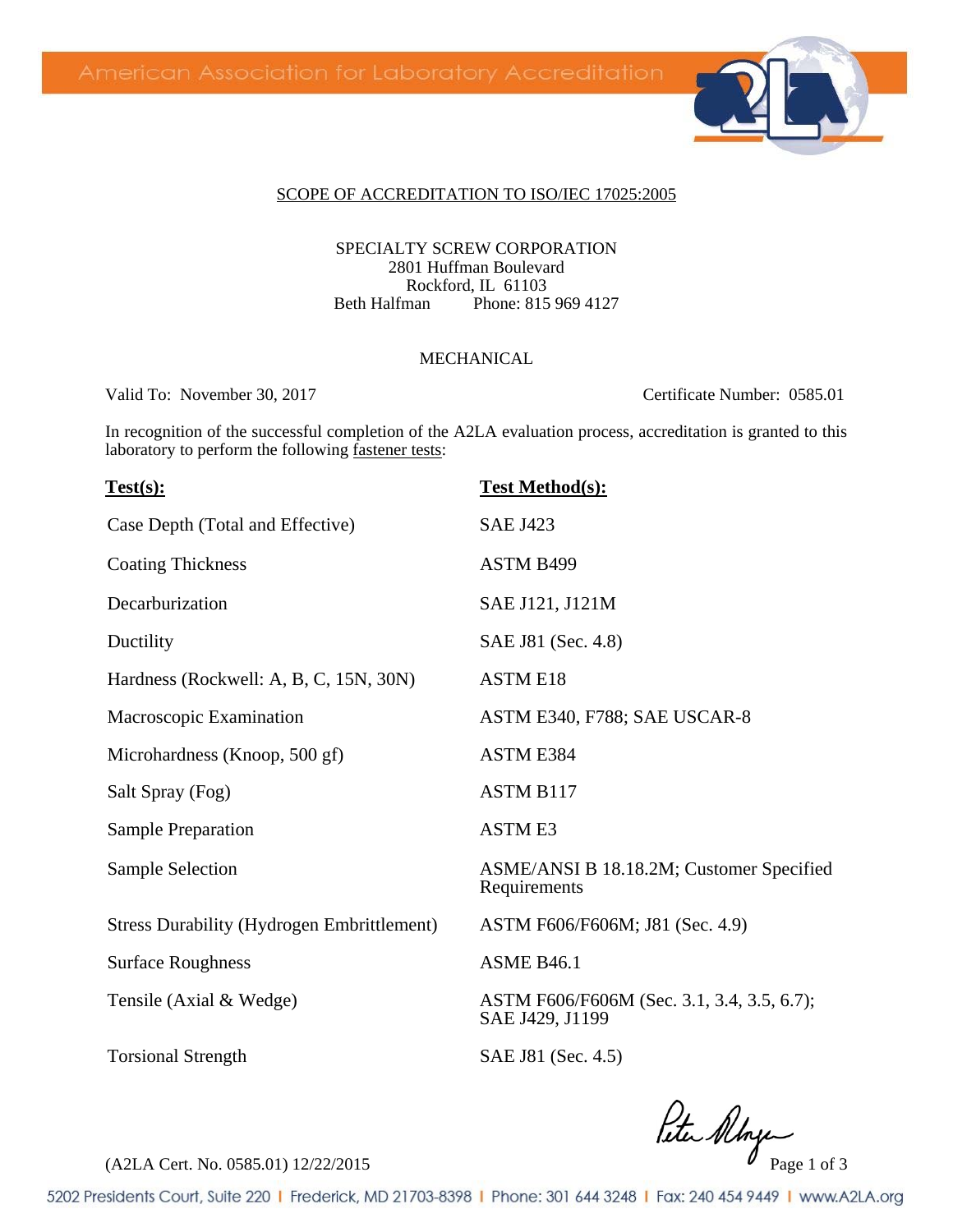#### I. Dimensional Testing<sup>1</sup>

| Parameter                 | Range                                                                            | $CMC2(\pm)$                             | Technique / Method                                                                              |
|---------------------------|----------------------------------------------------------------------------------|-----------------------------------------|-------------------------------------------------------------------------------------------------|
| Angle $3$                 | $0^\circ$ to 360 $^\circ$                                                        | $1^{\circ}$                             | Comparator / MIL-STD 120<br>(Canceled $1996$ ) <sup>4</sup>                                     |
| Linear $3$                | Up to $6$ in<br>Up to $1$ in<br>Up to $6$ in                                     | $0.001$ in<br>$0.0001$ in<br>$0.001$ in | MIL-STD 120 (Canceled 1996) <sup>4</sup><br>Comparator<br>Digital micrometer<br>Digital caliper |
| $Radii^3$                 | $(0.005 \text{ to } 1) \text{ in}$                                               | $0.006$ in                              | Comparator / MIL-STD 120<br>(Canceled $1996$ ) <sup>4</sup>                                     |
| Recesses <sup>3</sup>     | #1 to $#4$                                                                       | $0.0004$ in                             | Penetration gage / MIL-STD 120<br>(Canceled $1996$ ) <sup>4</sup>                               |
| Straightness <sup>3</sup> | Up to $0.030$ in                                                                 | $0.0004$ in                             | Concentricity and Straightness<br>Gages / MIL-STD 120<br>(Canceled $1996$ ) <sup>4</sup>        |
| Threads $3$               | #4 to 5/8 in<br>$(0.100 \text{ to } 0.700)$ in<br>$(0.100 \text{ to } 0.700)$ in | N/A<br>$0.0001$ in<br>$0.0001$ in       | ASME B1.3M (System 21 and<br>System 22)<br>Ring gages<br>Tri-roll<br>Pitch micrometer           |

<sup>1</sup> This laboratory offers dimensional testing service only.

<sup>2</sup> Calibration and Measurement Capability (CMC) is the smallest uncertainty of measurement that a laboratory can achieve within its scope of accreditation when performing more or less routine measurements of nearly ideal measurement standards or nearly ideal measuring equipment. Calibration and Measurement Capabilities represent expanded uncertainties expressed at approximately the 95 % level of confidence, usually using a coverage factor of  $k = 2$ . The actual measurement uncertainty of a specific measurement performed by the laboratory may be greater than the CMC due to the behavior of the customer's device and to influences from the circumstances of the specific measurement.

<sup>3</sup> This test is not equivalent to that of a calibration.

(A2LA Cert. No. 0585.01)  $12/22/2015$ <br>Page 2 of 3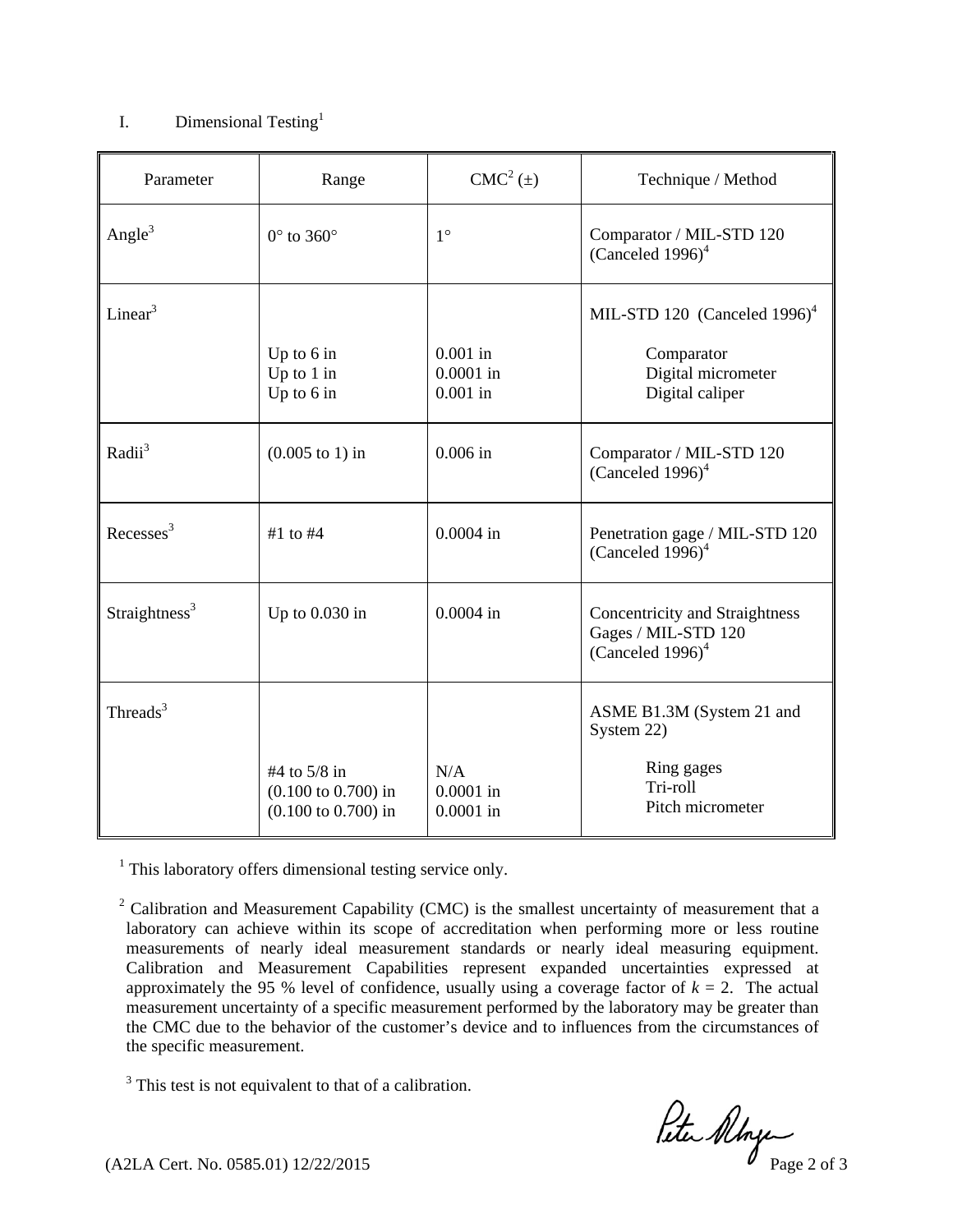<sup>4</sup> This laboratory's scope contains withdrawn or superseded methods. As a clarifier, this indicates that the applicable method itself has been withdrawn or is now considered "historical" and not that the laboratory's accreditation for the method has been withdrawn.

(A2LA Cert. No. 0585.01) 12/22/2015 Page 3 of 3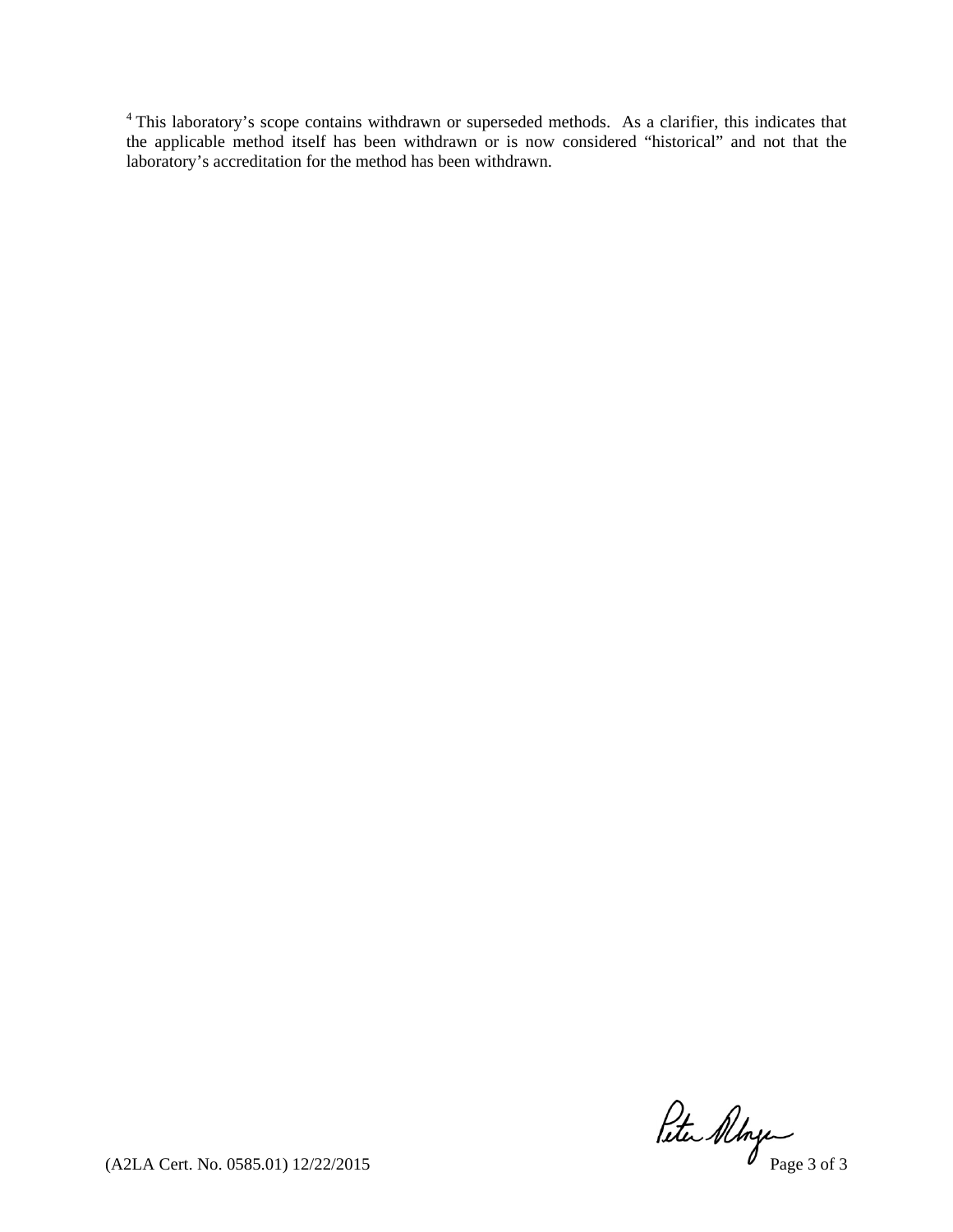



## *Accredited Laboratory*

A2LA has accredited

## **SPECIALTY SCREW CORPORATION**

*Rockford, IL* 

for technical competence in the field of

### Mechanical Testing

This laboratory is accredited in accordance with the recognized International Standard ISO/IEC 17025:2005 *General requirements for the competence of testing and calibration laboratories*. This accreditation demonstrates technical competence for a defined scope and the operation of a laboratory quality management system (*refer to joint ISO-ILAC-IAF Communiqué dated 8 January 2009*).



Presented this 22nd day of December 2015.

eter Albage  *\_\_\_\_\_\_\_\_\_\_\_\_\_\_\_\_\_\_\_\_\_\_\_*

President & CEO For the Accreditation Council Certificate Number 0585.01 Valid to November 30, 2017

*For the tests to which this accreditation applies, please refer to the laboratory's Mechanical Scope of Accreditation.*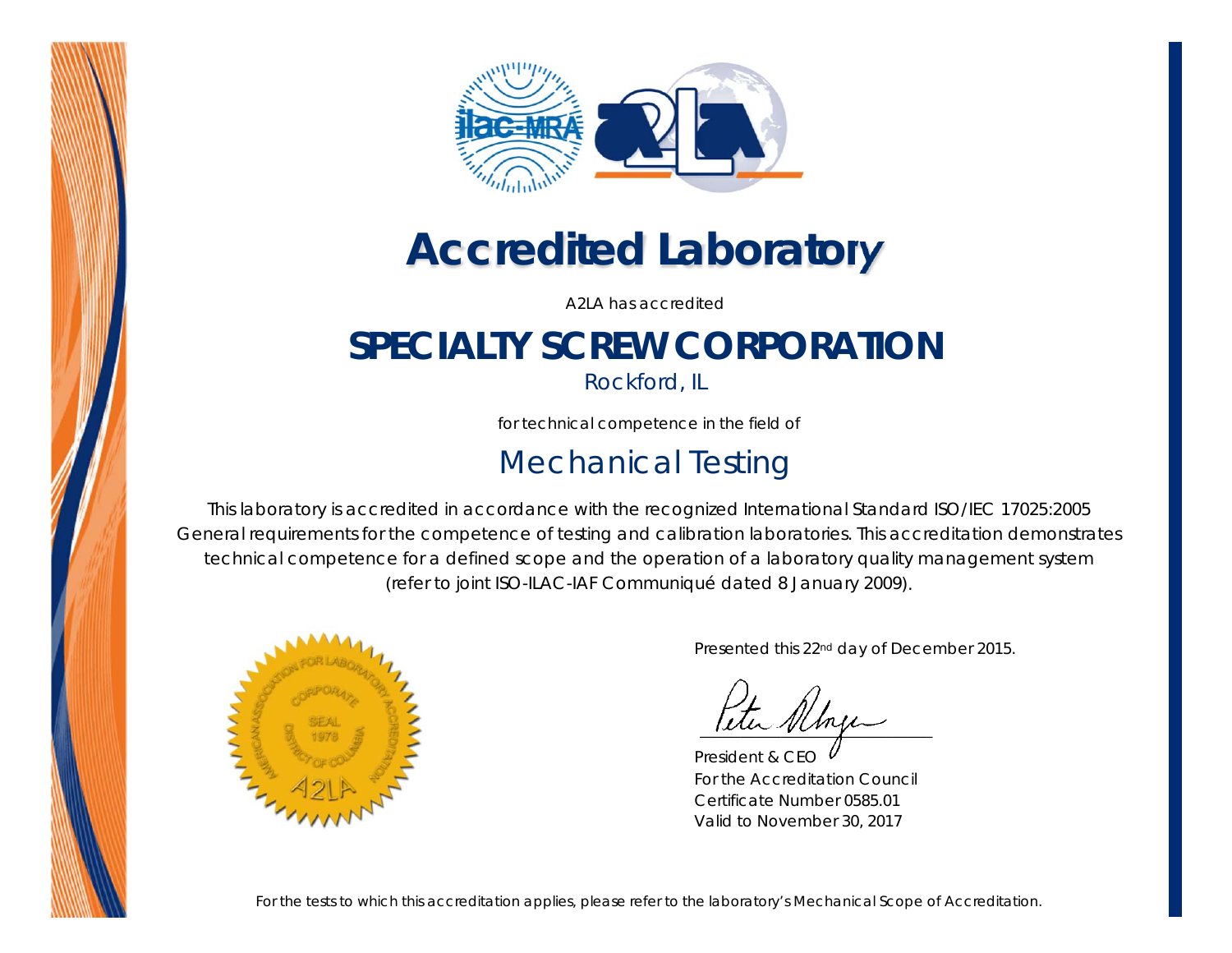# Certificate of Registration



This is to certify that the quality management system of

### SPECIALTY SCREW CORPORATION

#### 2801 Huffman Boulevard, Rockford, IL, 61103, USA

has been assessed and registered by Intertek as conforming to the requirements of

### ISO/TS 16949:2009

The quality management system is applicable to

The Manufacture of Screw, Bolts, Pins, Cold Formed Products and Automated Parts Sorting

Permissible exclusions include: Product Design

IATF Certificate Number:0233487 Certificate Number: Certificate Issue Date: Certificate Expiry Date:

2010-0025 7 March 2016 14 September 2018

'oldovean, President





In the issuance of this certificate, Intertek assumes no liability to any party other than to the Client, and then only in accordance with the agreed upon Certification Agreement. This certificate's validity is subject to the organization maintaining their system in accordance with Intertek's requirements for systems certification. Validity may be confirmed via email at certificate.validation@intertek.com or by scanning the code to the right with a Smartphone.

The certificate remains the property of Intertek, to whom it must be returned upon request.